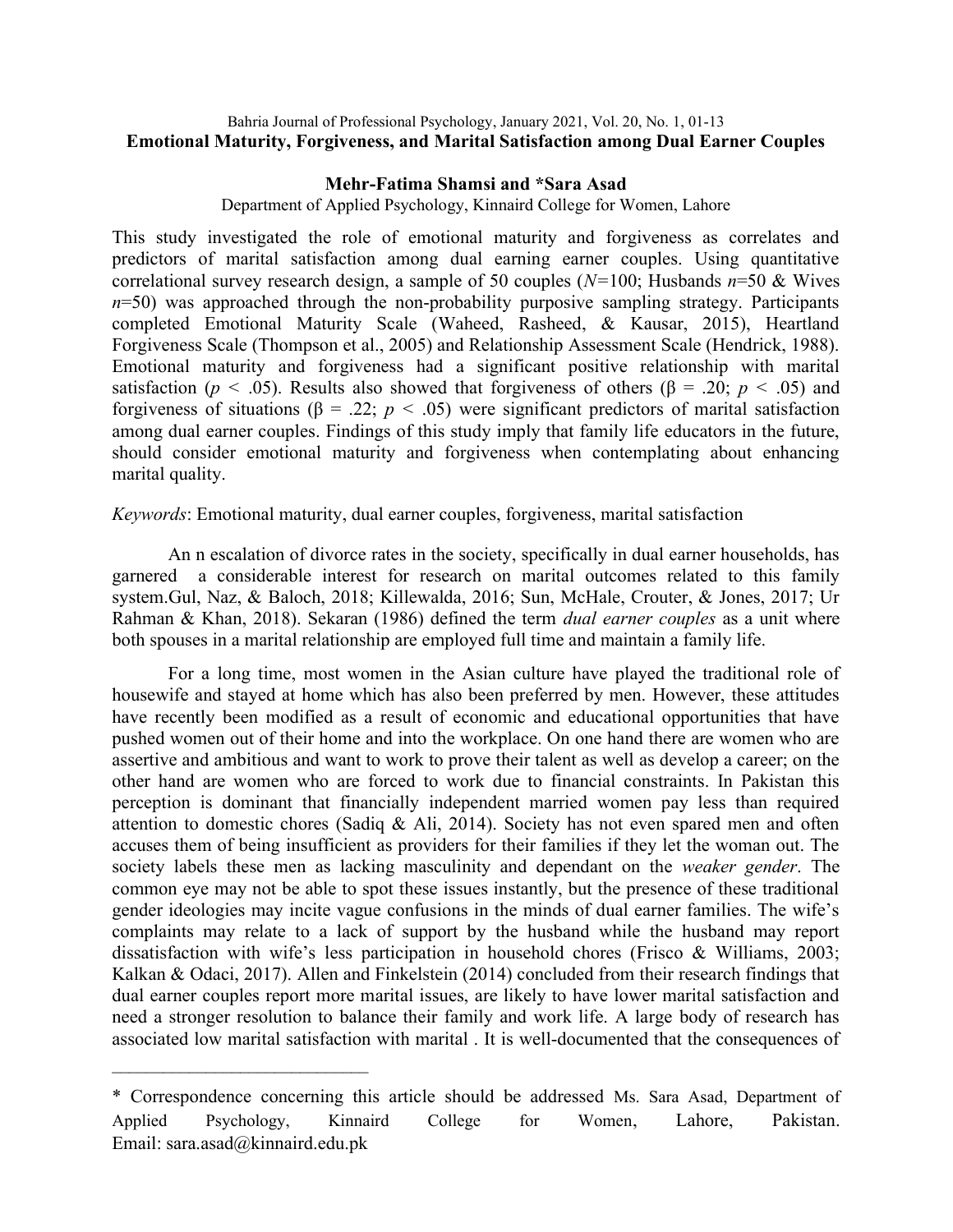divorce for couples and their children are mostly negative (Birditt, Wan, Orbuch, & Antonucci, 2017; Stallman & Ohan, 2016).Therefore, it is important to know factors that can enhance marital satisfaction among dual earner couples.

Several studies (Nindyasari & Herawati, 2018; Rani, Singh, & Jaiswal, 2017) have sought a positive link between emotional maturity and marital satisfaction. The capacity to deal with and react to situations in an appropriate and emotionally stable manner is known as core quality of emotionally mature people (Kapri & Rani, 2014). Person's continuous striving at intraphysical and intra-personal level for greater sense of emotional health has been defined as emotional maturity. Emotionally mature people can tolerate frustrating situations, can withstand immediate gratification of needs, and can make effective adjustments with themselves, peers, family members, culture, and society (as cited in Singh & Bhargava, 1990). Emotional maturity has also been referred to as emotional intelligence (Salovey & Mayer, 1990). Emotionally mature people focus on their strengths, learn from failures, and are open to criticism (Ashkanasay, Hartel, & Zerbe, 2000). These individuals have the ability to acknowledge situations in an emotionally appropriate manner and manage their reactions in emotionally arousing events (Das, 2015). Jaisri and Joseph (2013) argued that emotional maturity fosters marital adjustment as person is able to accept development and growth in the spouse.

Research focused on forgiveness has shown it to be associated with improving one's spiritual, psychological, and existential well-being as well as with more satisfying marriages (Kaleta & Mróz, 2018; Singh & Sharma, 2018; Worthington, Witvliet, Pietrini, & Miller, 2007). Forgiveness, understood as a prosocial change, is a removal of negative emotions and restoration of internal harmony which makes a person more benevolent and less vengeful toward the offender (Exline, Worthington, Hill, & McCullough, 2003). Mostly, forgiveness in marital relations is viewed as reduction in negative thoughts (e.g., vengeful thoughts), negative feelings (e.g., anger, bitterness, & hostility) and negative behaviors (e.g., verbal aggression) toward the hurtful spouse (McCullough, Worthington, & Rachal, 1997). Reconciliation is however not necessarily the ultimate aim of forgiveness. People forgiving their spouses do not mean that they pardon, condone, or excuse their transgression. Instead, forgiveness is considered to be a dialectical process through which people reframe their prior assumptions and transgression related reality into a new understanding about the transgressor, transgression, and the forgiver (Hirst, Hepper, & Tenenbaum, 2019). The process of forgiveness comprises of four stages, wherein, the first stage, called the *Uncovering Phase*, consists of identifying the consequences of an offence. The Decision Phase is the second stage in which decision is made to forgive the offender after contemplating about the nature of transgression and importance of relationship commitment. The third stage is called Working Phase that consists of working on the act of forgiveness by widening perspective and giving offender and relationship in conflict another chance. Gaining an understanding of suffering and the effect it has on others is the characteristic of the fourth stage called Deepening Phase. A realization comes during this phase and the forgiving process releases one from anger and unhealthy resentment (Enright, 2001).

With increase of research on the topic of forgiveness during the last two decades, many researchers have developed self-report measures to assess this construct. While many measures assess non-dispositional forgiveness such as forgiving specific or other persons for transgression (Hargrave & Sells, 1997; McCullough et al., 1998; Subkoviak et al., 1998); other measures assess dispositional forgiveness i.e., people's general tendency to forgive other people (Amanze & Carson, 2020; Mauger et al., 1992; Thompson et al., 2005). Several studies have demonstrated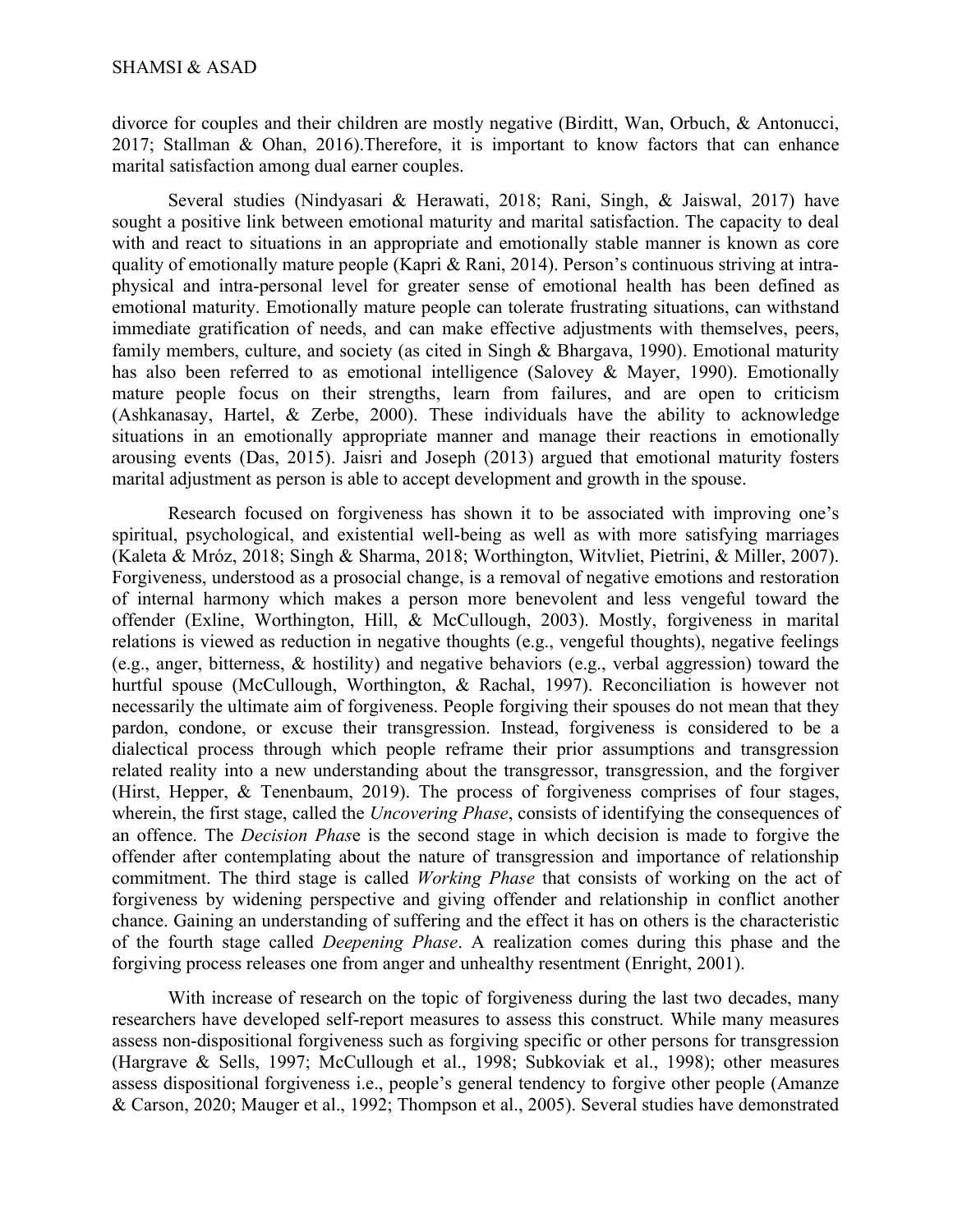that dispositional measures of forgiveness are significantly related to measures of physical, spiritual and mental well-being and the relationship in this case is stronger than what has been experienced with measures of forgiveness of specific transgressions (McCullough & Witvliet, 2002; Singh & Sharma, 2018; Yao, Chen, Yu, & Sang, 2017). Therefore, dispositional measures of forgiveness are more often used to assess forgiveness and its psychological correlates. The present study intended to assess multi-faceted nature of dispositional forgiveness and conceptualized forgiveness as people's dispositional tendency to forgive oneself, others, and situations. Forgiveness of self implies the process of replacing self-directed negative emotions, behaviors, and thoughts with healthy emotions, behaviors, and thoughts. In contrast, forgiveness of others and situations is characterized by the process of replacing negative thoughts, emotions, and behaviors into healthy thoughts, emotions, and behaviors towards the offender and situations respectively that are beyond anyone's control (Thompson et al., 2005). An empirical support exists for this assertion that compared to forgiveness of others; forgiveness of self is more strongly linked with aspects of mental health such as anxiety, depression, and anger (Mauger et al., 1992). A review of the literature suggests that the dispositional tendency to forgive may help restore well-adjusted marital relations, and it predicts more constructive communication and less psychological aggression between couples (Fahimdanesh, Noferesti, & Tavakol, 2020; Olson, Marshall, Goddard, & Schramm, 2015).

Marriage, in general, is considered to have two aspects i.e., (1) duration of marriage and (2) marital quality/satisfaction. When marital relations are assessed, the concept of marital quality and satisfaction holds more importance than duration of marriage due to which many researchers showed more interest in finding out predictors of marital satisfaction. Marital satisfaction is characterized by the perceived degree to which ones expectations, desires and needs are fulfilled in marriage and the balance between voluntary and necessary aspects of marriage (Erbek, Bestepe, Akar, Eradamlar, & Alpkhan, 2005). Many life aspects may create problems in marriage for dual earner couples such as convergent communication patterns, a lack of empathetic understanding, sincerity, and behavioral openness, inconsistent male and female roles, problems in sexual relations, and changes in family income etc. (Ur Rahman & Khan, 2020). Dual earner couples who experience conflict and incompatibility in their marriage are likely to have reduced sense of psychological well-being (Shockley & Allen, 2018) and it is important to know which factors can contribute to marital satisfaction among this couple.

Marital satisfaction among dual earner couples can be better conceptualized against the backdrop of Vulnerability-Stress Adaptation (VSA) framework. This theoretical framework posits that people enter into marriages with pre-existing vulnerabilities that may appear as experiential factors (e.g., parental divorce) or personality traits (agreeableness, neuroticism). Such vulnerabilities remain stable over time. Other factors such as stressful events (e.g., chronic illness, financial constraints etc.) also influence marriages that can occur due to spouse's vulnerabilities and chance factors. Finally, couples use adaptive processes as responses to these stressful events and these are perceived as behavioral exchanges that can be negative or positive in valence such as communication skills and problem solving skills. Interactions among vulnerabilities, stressors, and adaptive processes are expected to result into marital satisfaction or dissatisfaction (Karney & Bradbury, 1995; Langer, Lawrence, & Barry, 2008). From VSA perspective, emotional maturity in this study can be conceptualized as spouses' pre-existing vulnerability and the dual earner household would be taken into account as a potential stressful event. In the last, forgiveness would be conceptualized as an adaptive process since it's an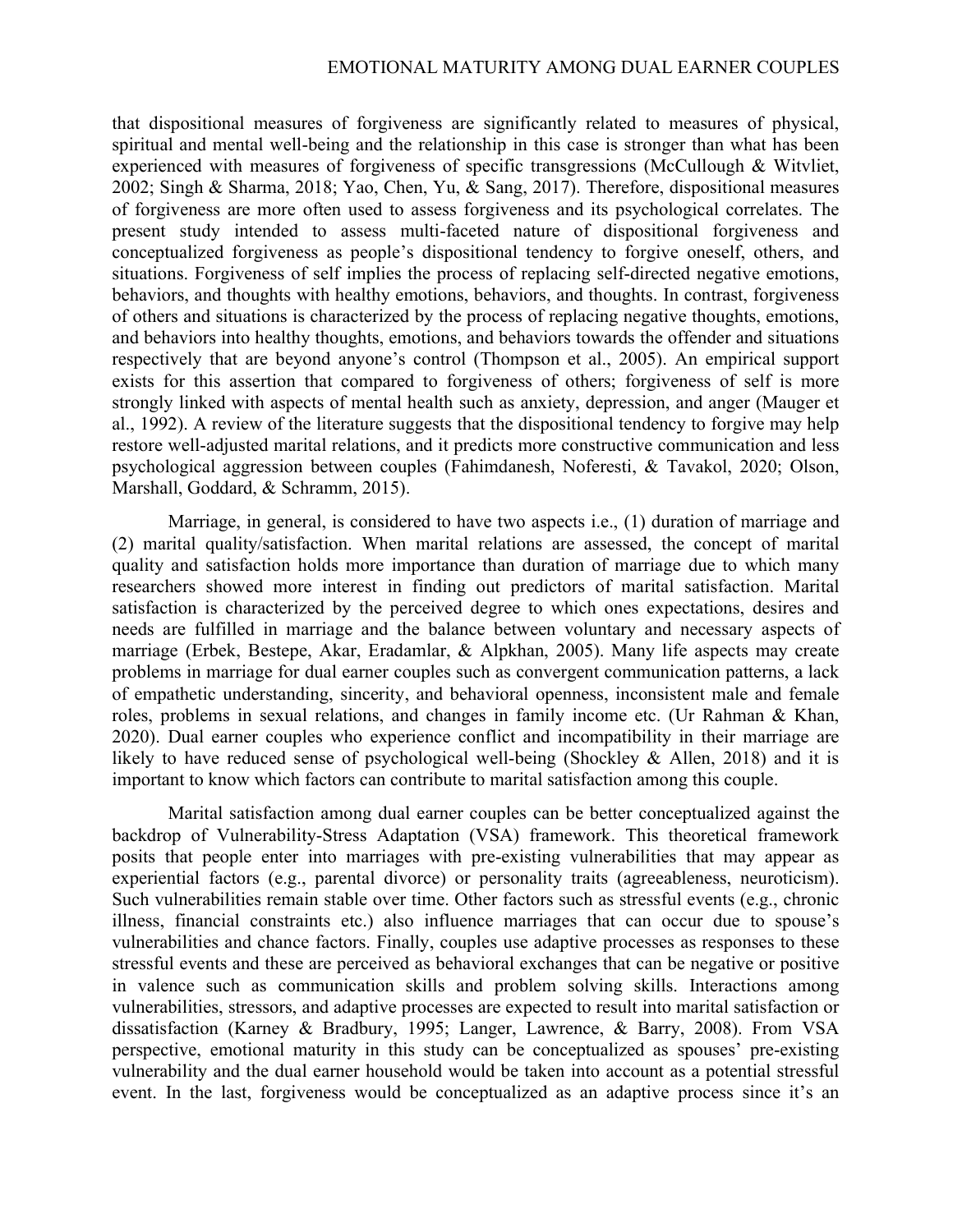opportunity to give a relationship another chance to improve or grow post transgression. Forgiveness decreases offense related negative emotions, resentments, and ruminations (Gumus & Kislak, 2019). Thus, based on VSA framework, emotional maturity and forgiveness have the potential to explain marital satisfaction among dual earner couples.

## Rationale and Significance of the Study

The ratio of marital dyads in which both partners have full time employment is increasing in Pakistan. Participation of wives in workforce has brought economic stability to the family but concern is being voiced now about their reduced time available for the household responsibilities. The purpose of this research is to empirically investigate those factors due to which dual earner couples have satisfying marriages. Previous scholarly literature has attempted to explain many factors behind ones' marital satisfaction. Yet, these attempts have rarely looked at the combined role of forgiveness and emotional maturity as possible explanation of marital satisfaction in dual earner couples. The present study is unique in a sense that its choice of predictors for marital satisfaction among dual earner couples is based on VSA model. To our knowledge, no published study in Pakistan has attempted to explain marital satisfaction in dual earner couples from the vantage point of VSA framework. This study's findings might add to local data by determining which type of dispositional forgiveness is related to marital satisfaction among dual earner couples. Findings of this research may also lead to the development of effective family interventions for dual earner couples. The present study aimed to investigate emotional maturity and forgiveness as correlates and predictors of marital satisfaction amongst dual earner couples. In the light of above mentioned discussion it is being hypothesized that a) emotional maturity will be positively linked to marital satisfaction amongst dual earner couples b) all forgiveness dimensions will be positively linked to marital satisfaction amongst dual earner couples and c) marital satisfaction among dual earner couples will likely to be predicted by emotional maturity and forgiveness.

#### Method

#### Research Design

For present study, quantitative correlational survey research design was employed in which self-report measures were used to collect the data.

#### **Participants**

Using non probability purposive sampling strategy, a sample of 50 couples  $(N=100;$ Husbands  $n=50$  & Wives  $n=50$ ) aged 18-50 years who had full time employment from at least the last six months and could understand and read Urdu language were approached. Those couples were excluded from study that had one or both spouse working as part time employees.

### Table 1

| Variables                        | M(SD)           | $\hat{p}$ (%) |
|----------------------------------|-----------------|---------------|
| Age                              | 40.72 (10.64)   |               |
| Education in years               | 15.68(1.55)     |               |
| Duration of marriage (in months) | 170.47 (121.20) |               |
| Months Working                   | 159.49 (112.39) |               |

Demographic Characteristics of Participants of the Study  $(N=100)$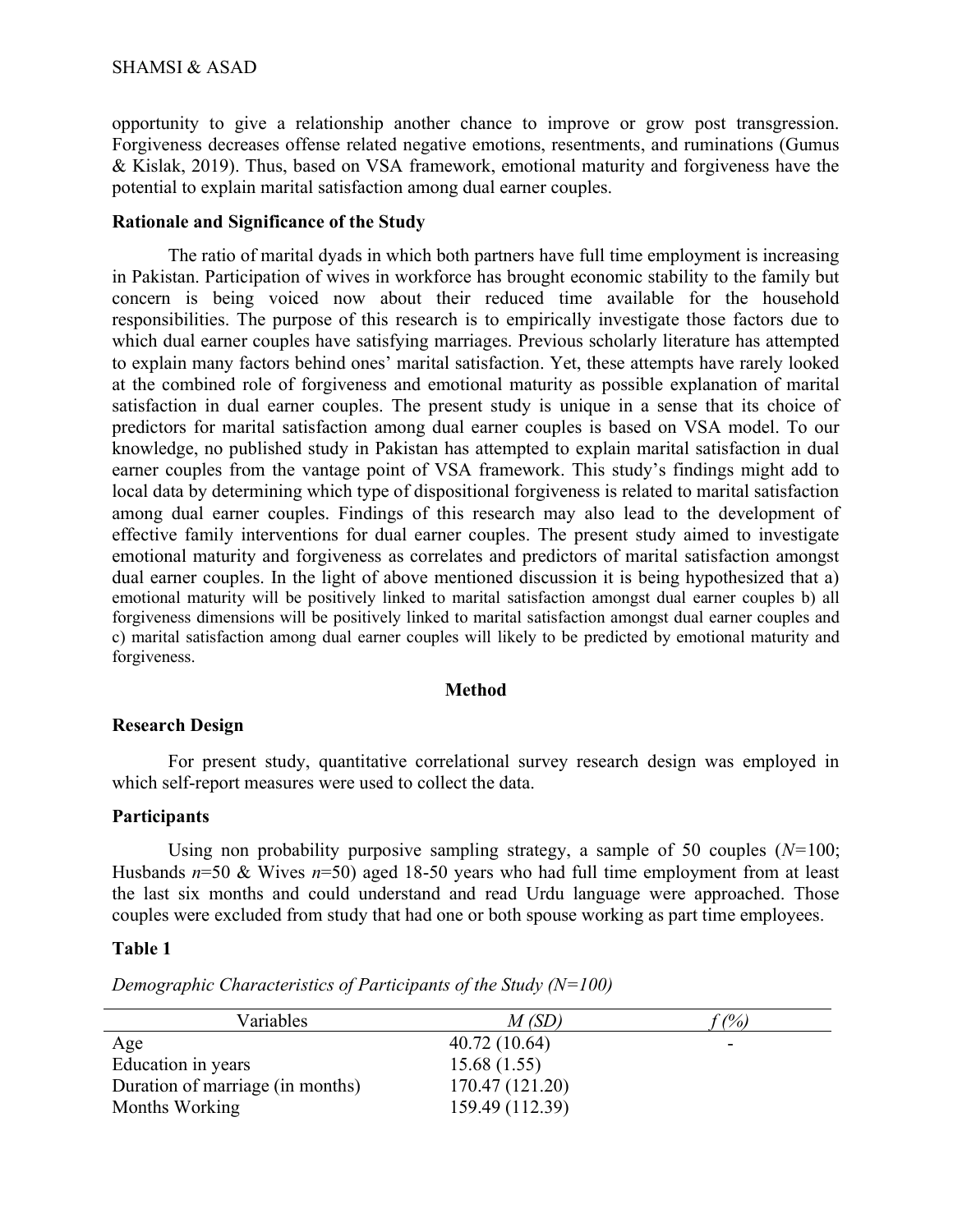# EMOTIONAL MATURITY AMONG DUAL EARNER COUPLES

| <b>Working Hours</b>                     | 08.04(2.30) |                |
|------------------------------------------|-------------|----------------|
| Gender                                   |             |                |
| Male                                     | -           | 50 (49.5%)     |
| Female                                   | -           | 50 (49.5%)     |
| Nature of Job                            |             |                |
| Government                               |             | 16 (15.8 $%$ ) |
| Private                                  |             | 84 (83.2 %)    |
| $\sim$ $\sim$<br>$ -$<br>-- - - -<br>___ | .           |                |

*Note.*  $M = \text{Mean}$ ,  $SD = \text{Standard Deviation}$ ,  $f = \text{frequency}$ 

 The above mentioned table shows the demographic details of the participants regarding age, education in years, duration of marriage (in months), months working, working hours, gender, and nature of job.

# **Measures**

Following measures were used in the current study:

# Demographic Questionnaire

It contained questions regarding gender, age, duration of marriage, working hours, work duration, and nature of job.

# Emotional Maturity Scale

This scale intends to assess emotional maturity. It has 46 items and each item is scored on a 5 point Likert scale where  $5 =$  Strongly Agree and  $1 =$  Strongly Disagree. Total scores on this scale can vary from 46-230 with greater scores denoting individuals with higher emotional maturity. In this sample, this scale had adequate internal consistency of .82 (Waheed, Rasheed, & Kausar, 2015).

# Heartland Forgiveness Scale

This scale assesses people's general tendency to forgive and measures three dimensions of forgiveness i.e., self (6 items), others (6 items), and situations (6 items). This measure has 18 items in total and on each item participants indicate their degree of agreement on a 7 point scale  $(1 = \text{Almost Always False of Me}; 7 = \text{Almost Always True of Me}).$  The composite score on each subscale can range from  $6 - 28$ . Urdu translation of this scale was used in present study. In this study, Cronbach's alpha of .50 was found for this scale (Thompson et al., 2005).

### Relationship Assessment Scale

This scale assesses quality of a marital relationship and contains 7 items. Participants indicate their degree of agreement for each item on a 5 point Likert scale  $(1 = Low Sat is factorial)$ ; 5  $=$  High Satisfaction). Scores on this scale can range from  $7 - 35$ . After obtaining permission from the author, the tool was translated in Urdu language using the standard forward and backward translation method given by the World Health Organization. The internal consistency of the scale was .88 in current sample (Hendrick, 1988).

# Procedure

The access to questionnaires to be used in present study was gained after obtaining formal permission from respective authors. Researchers approached only those dual earner couples who met study's inclusion criteria and if both partners were willing and expressed interest to participate in the study. Researchers paid a single visit to the eligible dual earner couple's home and each partner was requested to fill out one demographic information sheet and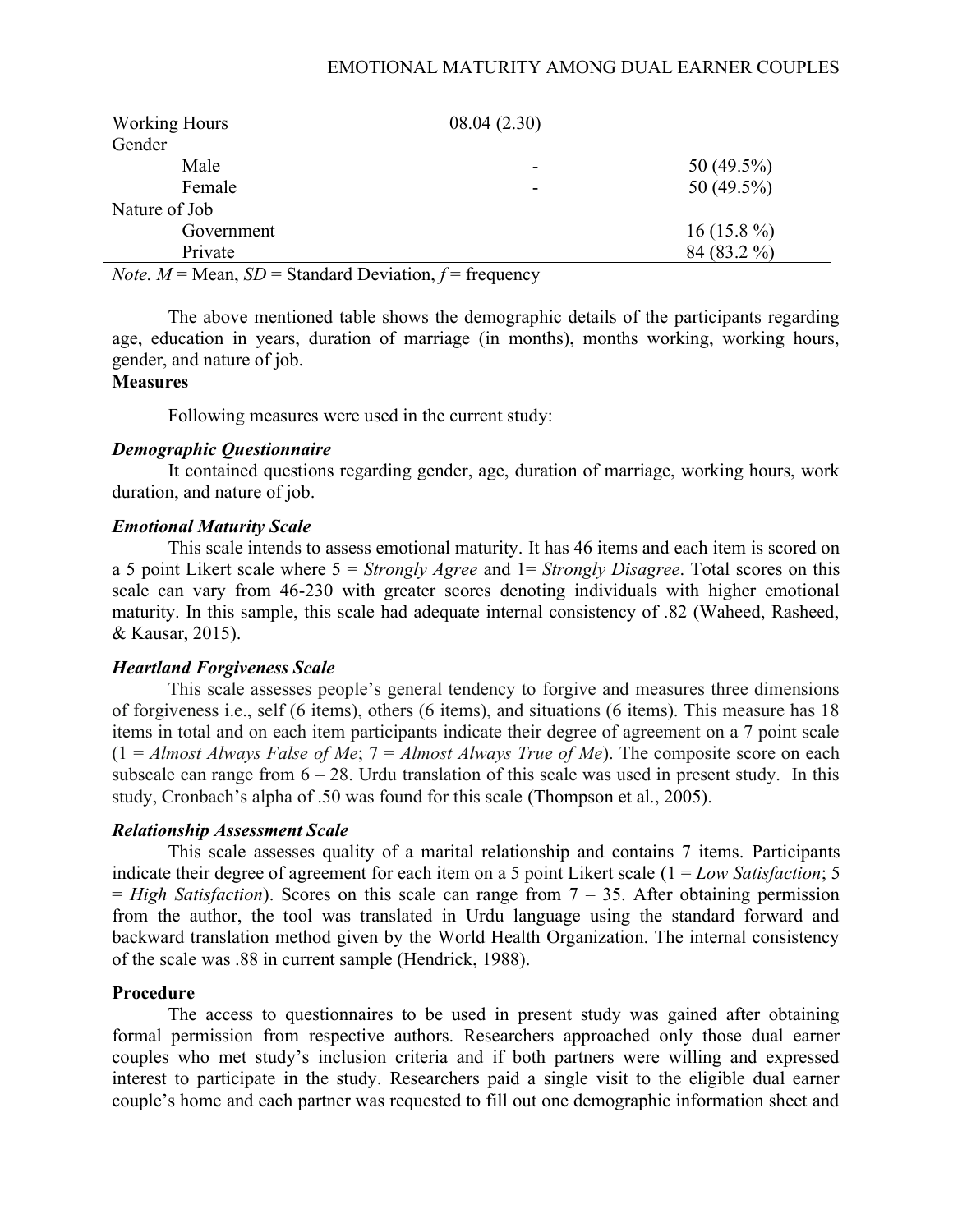three questionnaires privately after obtaining written informed consent from both partners. Apart from briefing dual earner couples about the purpose of study, they were given the right to withdraw from study at any point and were assured that their identity and responses to questionnaires would remain confidential. Each questionnaire was self-administered.

### **Results**

 Data were analyzed through Statistical Package for Social Sciences (version 21). In order to assess the relationship of emotional maturity and forgiveness with marital satisfaction among dual earner couples, Pearson Product Moment Correlation was computed. Multiple Linear Hierarchical Regression analysis was then conducted to determine if emotional maturity and forgiveness were predictors of marital satisfaction amongst dual earner couples.

## Table 2

Pearson Product Moment Correlation among Study Variables  $(N=100)$ 

| <b>Measures</b>              |     |         |          |          | M    | SD   |
|------------------------------|-----|---------|----------|----------|------|------|
| 1. Emotional Maturity        | .16 | $.25**$ | $.46***$ | $35***$  | 3.45 | .36  |
| 2. Forgiveness of Self       |     |         | .10      | $.25**$  | 5.00 | 2.37 |
| 3. Forgiveness of Others     |     |         | $.34***$ | $.34***$ | 4.72 | .85  |
| 4. Forgiveness of Situations |     |         |          | $.40***$ | 4.81 | .88  |
| 5. Marital Satisfaction      |     |         |          |          | 4.09 | .81  |
|                              |     |         |          |          |      |      |

Note.\*p < .05, \*\*p < .01, \*\*\*p < .001.

Results showed that there was a significant positive relationship between emotional maturity and marital satisfaction. Forgiveness of self, others, and situations were also shown to have a significant positive relationship with marital satisfaction amongst dual earner couples.

## Table 3

Multiple Hierarchical Linear Regression Analysis Showing Predictors of Marital Satisfaction amongst Dual Earner Couples  $(N = 100)$ 

| Predictors                |              | Marital Satisfaction |
|---------------------------|--------------|----------------------|
|                           | $\Delta R^2$ |                      |
| Model I                   | $.10*$       |                      |
| Age                       |              | .02                  |
| Gender <sup>a</sup>       |              | $-.08$               |
| Duration of marriage      |              | $-.27$               |
| Model II                  | $.12***$     |                      |
| <b>Emotional Maturity</b> |              | .18                  |
| Model III                 | $.11**$      |                      |
| Forgiveness of Self       |              | .12                  |
| Forgiveness of Others     |              | $.20*$               |
| Forgiveness of Situations |              | $.22*$               |
| Total $R^2$               | $.34***$     |                      |

*Note*:  $a = \text{Coding for gender (Male} = 1; \text{ Female} = 2)$ 

 $*_p$  < 0.05;  $*_p$  < 0.01;  $**_p$  < 0.00.

A hierarchical linear regression was conducted to predict marital satisfaction of dual earner couples based on their emotional maturity and forgiveness. The assumption for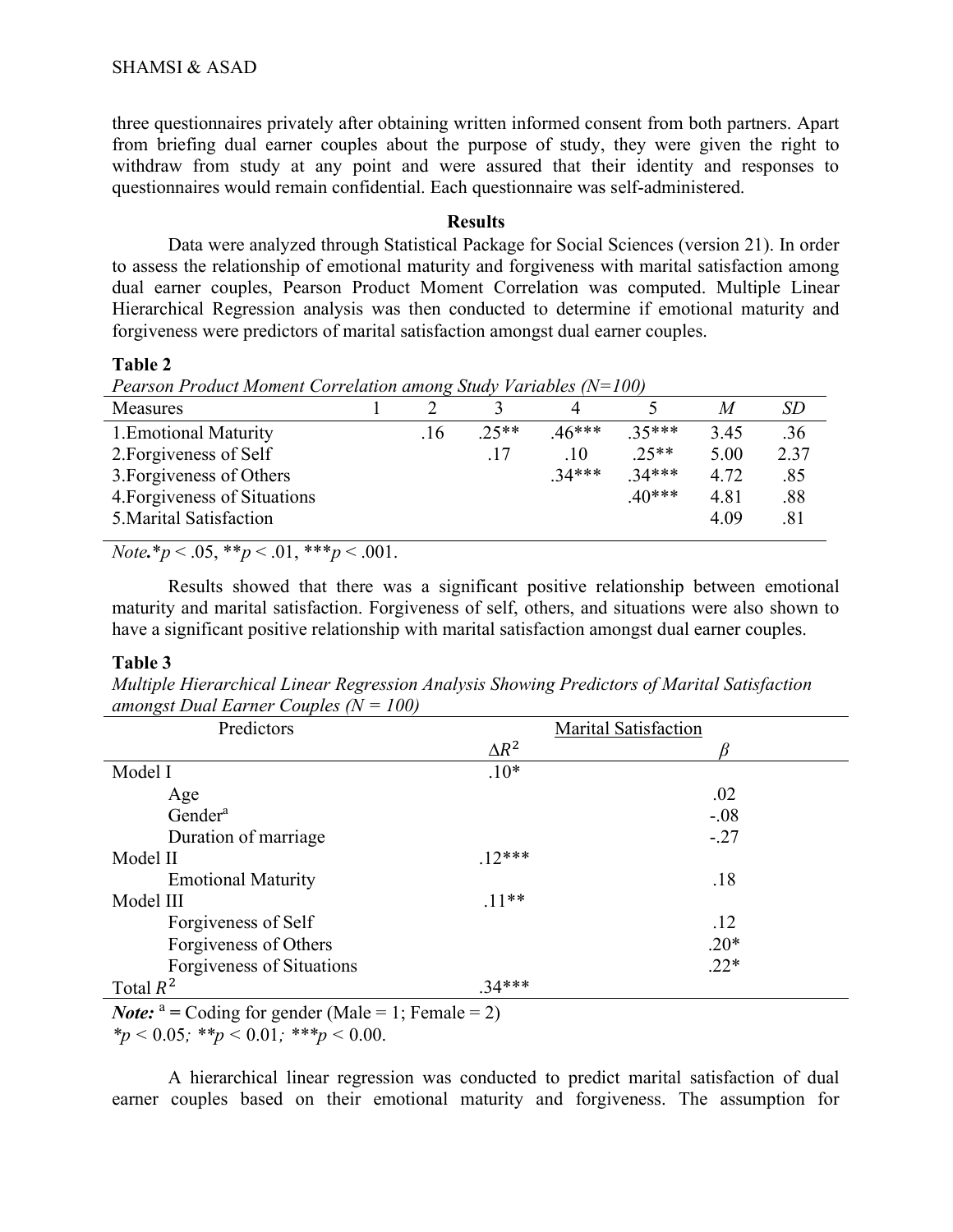independence of errors was tested by the Durbin Watson Value which was 1.31, thus showing that the assumption was met. Another assumption of no perfect multicollinearity was assessed by determining the *tolerance* values and all the values were above .2, thus meeting the criteria.

In the first model for marital satisfaction, control variables such as age, gender and duration of marriage were added. A significant regression equation was found ( $F(3, 96) = 3.51$ ,  $p = .02$ ) for marital satisfaction, which explained significant 10% variance in the model. In the second model, the effect of emotional maturity was added. The regression equation was found to be significant (F (4, 95) = 6.77,  $p < .001$ ) which represented 22% variance in the model. Model 2 was also found to be significant (F (1, 95) = 15.02,  $p < .001$ ), when the effect of control variables was removed and represented 12% variance. The third model showed that the combined effect of age, gender, duration of marriage, emotional maturity and subscales of forgiveness on marital satisfaction was significant,  $R^2 = .34$ ,  $(F (7, 92) = 6.63, p < .001)$ . When tested for the independent effect of the subscales of forgiveness, a significant regression equation ( $F(3, 92) =$ 5.24,  $p = .002$ ) was found with 11% variance. As far as individual contribution of each predictor is concerned, forgiveness of others and situations emerged as significant predictors of marital satisfaction in dual earner couples.

#### **Discussion**

Findings of this study indicated a significant positive link between emotional maturity and marital satisfaction among dual earner couples. This finding can be supported by previous researches (Ilyas & Habib, 2014; Mishra, 2014) which have also shown similar results in dual earner couples. Researchers (Rajeshwari & Raj, 2015; Rani, Singh, & Jaiswal, 2017) have surmised that emotional maturity is positively related to self-esteem, mental well-being, stress management, and marital satisfaction. Emotional maturity is linked with contentment and commitment in one's relationships. It is also stated that individuals with low emotional maturity may not be able to adhere to responsibilities and commitments which then leads to decreased marital quality, diminished work opportunities and lack of achievement of life goals (Cole, Cole, & Dean, 1980). Asian researchers have also linked the concept of emotional maturity to positive outcomes such as marital quality and academic achievement (Batool & Khalid, 2012; Rafaqi & Musheer, 2019).

Another finding of this study showed a significant positive relationship between three types of forgiveness (Self, Others, & Situations) and marital satisfaction among dual earner couples. This finding can be supported by Pelluchi, Palleari, Regalia, and Fincham's (2014) research who found that self-forgiveness is a significant predictor of marital satisfaction. Similarly, Worthington (2013) posited that self-forgiveness ensures marital success through repairing social damage and making amends. Mirzadeh and Fallahchai (2012) have also suggested that when given the chance to forgive, a greater number of individuals opt to forgive others and situations rather than not. Higher tendencies to forgive lead to lower marital distress and greater understanding of the other person. Forgiveness also promotes sincerity and kindness between couples, leads to a decline in inept disputes and increase in effective conflict resolution behaviors in couples. Gordon and Baucom (1998) arrived at a similar conclusion that spouses who forgive their partners are more likely to have well-adjusted marital relations and make more positive marital assumptions. Fenell (1993) indicated that the ability to seek and grant forgiveness significantly contributes to marital satisfaction and marital longevity.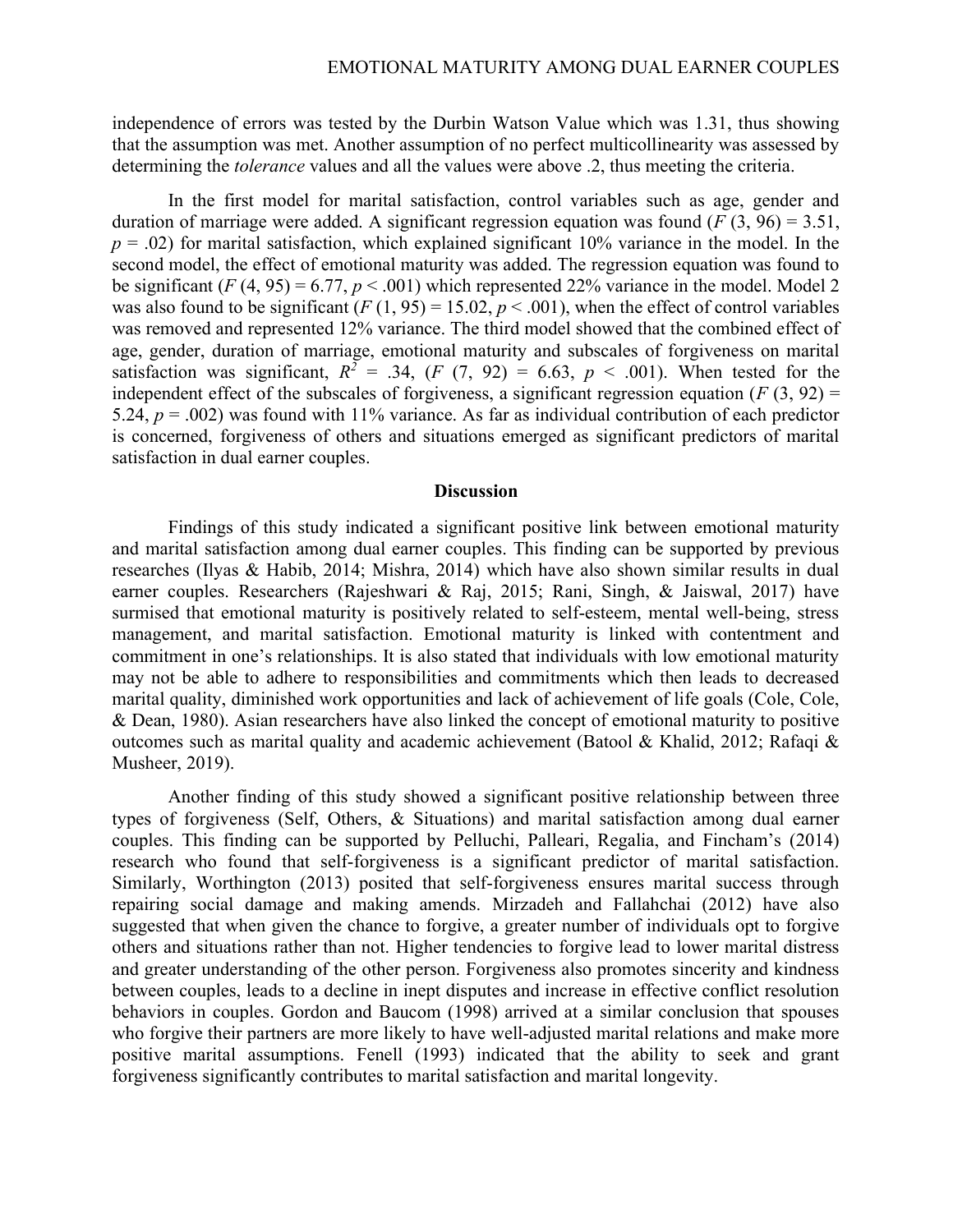Results of this study showed that among the three subscales of the Heartland Forgiveness Scale (Thompson et al., 2005). the forgiveness of situations subscale had the highest correlation with marital satisfaction. Several studies have shown forgiveness of situations to be the significant predictor of psychological well-being and marital satisfaction (Gove, Hughes, & Style, 1983; Thompson et al., 2005). Another interesting thing to note here is the idea of forgiveness of situations presented by Thompson et al. (2005), according to which people may blame humans for certain situations that are out of control. Therefore, it may be beneficial to promote the forgiveness of situations in order to increase marital satisfaction.

This study adds to existing literature by offering empirical support for VSA framework and indicated that emotional maturity and forgiveness together explained significant variance in marital satisfaction among dual earner couples. Furthermore, regression analysis conducted in this study depicted that others and situations oriented forgiveness dimensions were significant predictors of marital satisfaction when confounding variables such as age, gender, and duration of marriage were controlled. In their study, Sadiq and Ali (2014) suggested that most households in South Asia follow a lifestyle in which the woman is required to focus on domestic chores while the man works outside the house to bear family's expenses. However, when financial conditions push women to work outside the house, a certain degree of stress and role confusion arises. These problems may arise due to the fact that such women have to prove themselves as good breadwinners and homemakers which results in emotional distress.

Findings of this study and results of previous empirical study (Fatima & Ajmal, 2012) surmised that forgiveness would play a large role in determining the marital quality of such couples. In response to a disturbing or painful relationship event, forgiving others or situations can set the stage for reconciliation with partner and is an important mean of providing closure (Fincham, Beach, & Davila, 2004). Present finding can be supported with Murray, Holmes, and Griffin's (2015) model of relationship maintenance which suggested that three rules need to be practiced by couples in order to have good long term relationship outcomes which are (1) try to forgive when spouse is hurtful, (2) avoid devaluing spouse who unintentionally becomes a hindrance in achieving personal goals, and (3) ensure mutual dependence. People in collectivist cultures forgive within the context of reconciliation and with the sole purpose to maintain social harmony. Markus and Kitayama (1991) argued that Asians are more likely to use others and situations oriented forgiveness because they are culturally motivated to maintain social connectedness and interpersonal harmony. Hence, it is not surprising that self-forgiveness did not turn out to be the significant predictor of marital satisfaction among dual earner couples as in a collectivistic society like Pakistan social harmony is more prioritized than personal autonomy.

## Limitations and Suggestions

One drawback of this study is the sample size since a sample of 50 couples may not be sufficient to generalize the findings of the study to dual-earner couples across different organizations and cities. Therefore, it is suggested that future studies should try to increase the sample size when determining the relationship among study variables.

Another limitation of the study is that the population selected for the study was not specialized. The study involved dual-earner couples working in either government or private sectors. It may be possible that the effect of emotional maturity and forgiveness on marital satisfaction differs across dual earner couples who work in different sectors. Therefore, it is recommended that future studies select samples while considering their unique characteristics.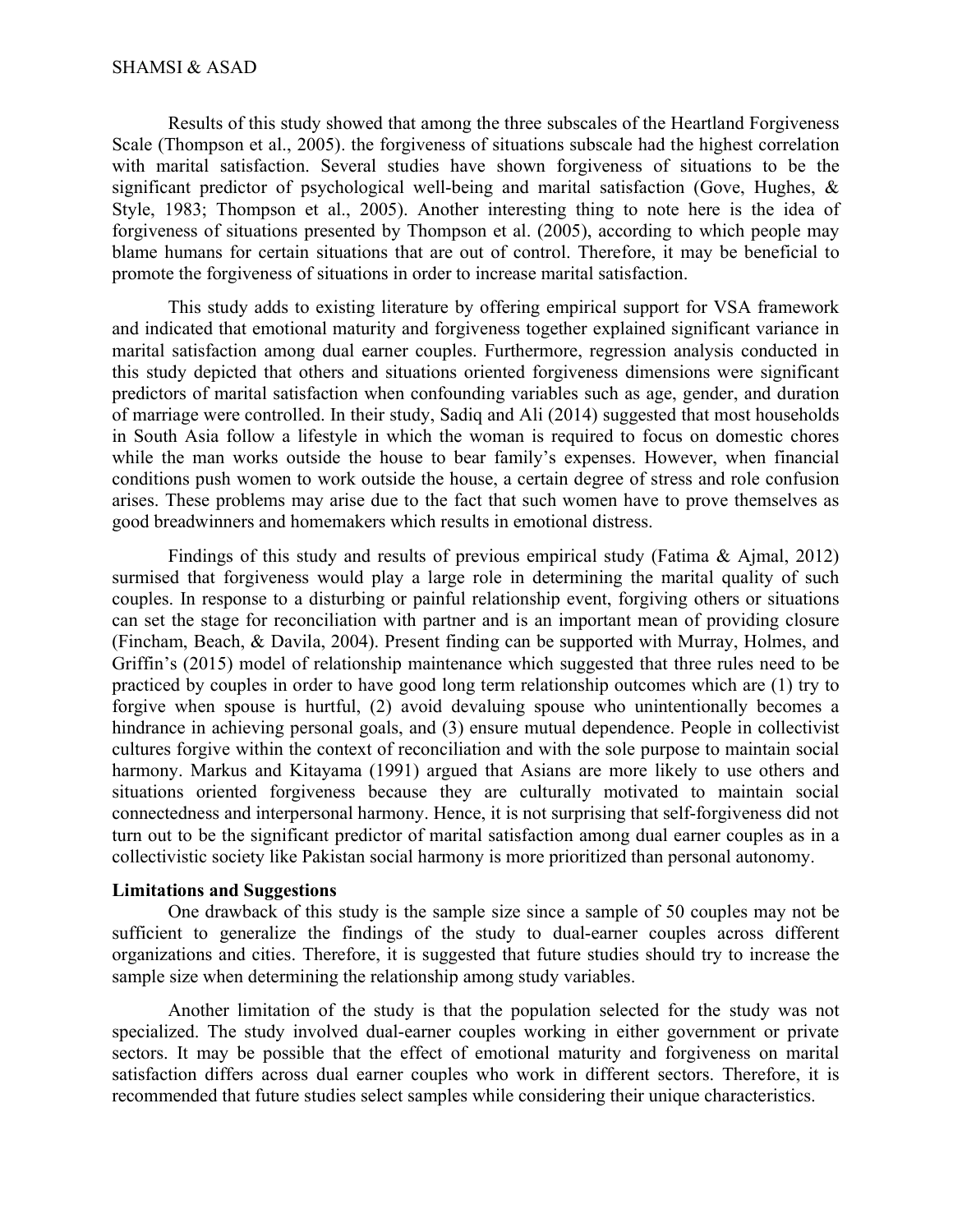No demographic data were collected on the couple's satisfaction with division of household arrangements, each spouse's involvement in housework in terms of hours per week, monthly salary, job designation, and nature of wrongdoings that couples in the sample might have experienced. Future researchers should collect this demographic data as these can provide meaningful and important context to studies on marital satisfaction of dual earner couples.

Present findings were produced through correlational study that does not allow causal inferences. Experimental and longitudinal studies are needed to measure the causal link between emotional maturity, forgiveness, and marital satisfaction amongst dual earner couples.

## Conclusion

Findings of this research show that dual-earner couples with higher emotional maturity and higher forgiveness tend to have a higher level of marital satisfaction. Results have also shown that dual earner couples with a higher tendency to forgive others and forgive out-ofcontrol situations are more likely to be satisfied with their relationships. The contributions of forgiveness of others and situations dimensions on marital satisfaction present promising possibilities for psychologists to enhance the marital quality of dual earner couples. Standardized intervention manuals that highlight others and situations forgiveness can be formulated. Future studies should examine potential moderator and mediator variables to get a comprehensive picture of what might explain the relationships between the studied variables.

#### References

- Amanze, R. U., Carson, J. (2020). Measuring forgiveness: psychometric properties of a new culturally sensitive questionnaire: The Bolton Forgiveness Scale (BFS). Mental Health, Religion, & Culture, 22(10), 994-1010. https://doi.org/10.1080/13674676.2020.1716211
- Allen, T. D., & Finkelstein, L. M. (2014). Work-family conflict among members of full time dual earner couples: An examination of family life stage, gender, and age. Journal of Occupational Health Psychology, 19(3), 376-384. https://doi.org/10.1037/a0036941
- Ashkanasay, N. M., Hartel, E. J., & Zerbe, W. J. (Eds.). (2000). Emotions in the workplace: Research, theory, and practice. London: Quorom Books.
- Batool, S. S., & Khalid, R. (2012). Emotional intelligence: A predictor of marital quality in Pakistani couples. Pakistan Journal of Psychological Research, 27(1), 65-88. http://www.pjprnip.edu.pk/index.php/pjpr/article/download/485/419
- Birditt, K. S., Wan, W. H., Orbuch, T. L., & Antonucci, T. C. (2017). The development of marital tension: Implications for divorce among married couples. Developmental Psychology, 53(10), 1995-2006. https://doi.org/10.1037/dev0000379
- Cole, C. L., Cole, A. L., & Dean, D. G. (1980). Emotional maturity and marital adjustment: A decade replication. Journal of Marriage & Family, 42(3), 533-539. https://doi.org /10.2307/351897
- Das, J. (2015). Emotional maturity among arranged marriage couples with special references to agartala. EPRA International Journal of Economic & Business Review, 3(7), 127-130. https://d1wqtxts1xzle7.cloudfront.net/34419862/A03710104.pdf?1407811065
- Enright, R. D. (2001). Forgiveness is a choice: A step by step process for resolving anger and restoring hope. United States of America, USA: American Psychological Association.
- Erbek, E., Bestepe, E., Akar, H., Eradamlar, N., & Alpkan, R. L. (2005). Marital adjustment. Dusunen Adam The Journal of Psychiatry & Neurological Sciences, 18, 39-47. DOI: 10.14744/DAJPNS.2019.00033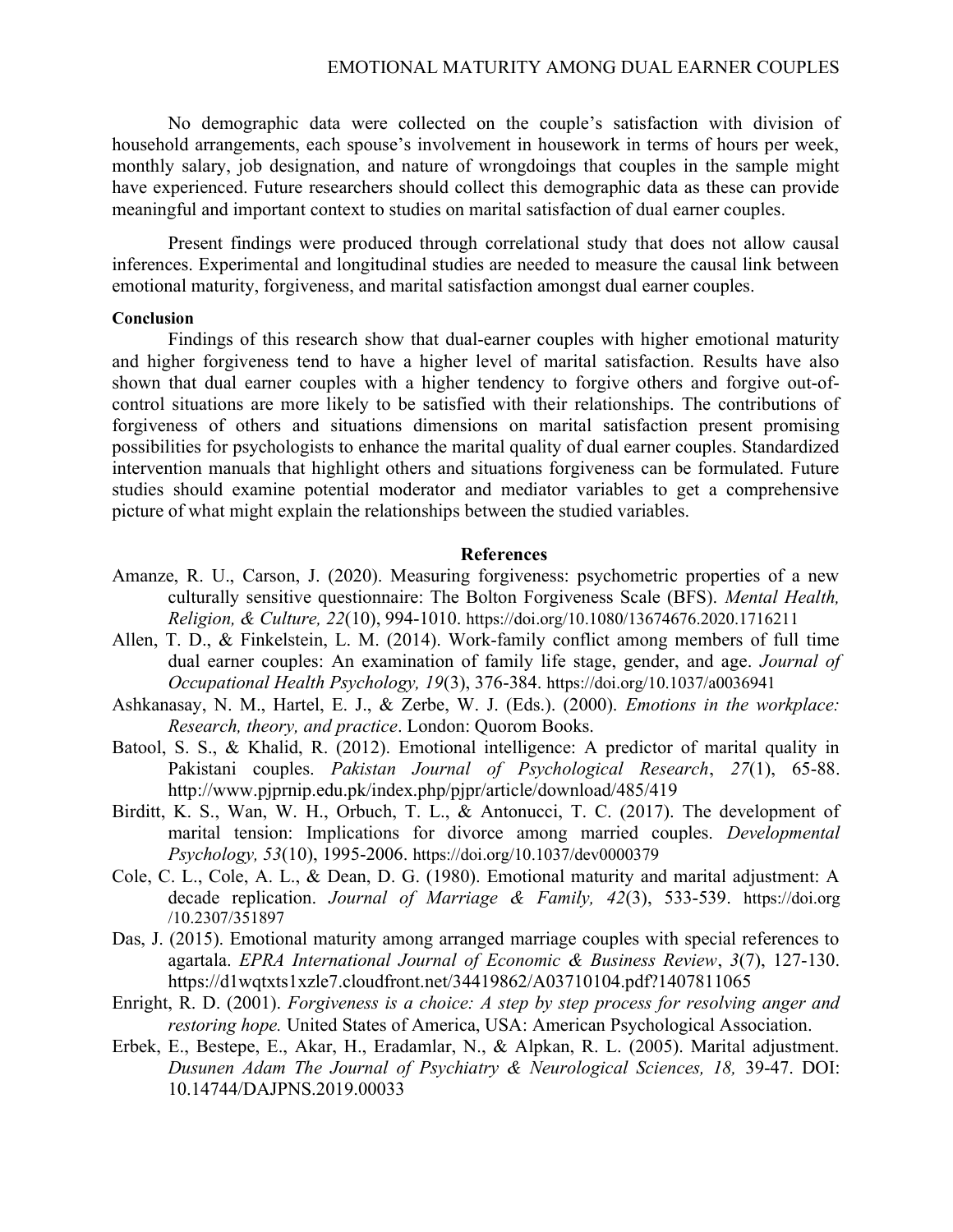- Exline, J. J.,Worthington, E. L., Hill, P., & McCullough, M. E. (2003). Forgiveness and justice: A research agenda for social and personality psychology. Personality & Social Psychology Review, 7(4), 337–348. https://doi.org/10.1207/S15327957PSPR0704\_06
- Fahimdanesh, F., Noferesti, A., & Tavakol, K. (2020). Self-compassion and forgiveness: Major predictors of marital satisfaction in young couples. The American Journal of Family Therapy, 48(3), 221-234. https://doi.org/10.1080/01926187.2019.1708832
- Fatima, M., & Ajmal, M. A. (2012). Happy marriage: A qualitative study. Pakistan Journal of Social & Clinical Psychology, 10(1), 37-42. https://www.researchgate.net/profile/Asir-Ajmal/publication/339090105\_Happy\_Marriage\_A\_Qualitative\_study/links/5e3d208392 851c7f7f233a25/Happy-Marriage-A-Qualitative-study.pdf
- Fenell, D. (1993). Characteristics of long-term first marriages. Journal of Mental Health Counseling, 15(4), 450-460. https://psycnet.apa.org/record/1994-09260-001
- Fincham, F. D., Beach, S. R. H., & Davila, J. (2004). Forgiveness and conflict resolution in marriage. Journal of Family Psychology, 18(1), 72-81. https://doi.org/10.1037/0893-3200.18.1.72
- Frisco, M. L., & Williams, K. (2003). Perceived housework equity, marital happiness, and divorce in dual earner households. Journal of Family Issues, 24(1), 51-73. https://doi.org/10.1177/0192513X02238520
- Gordon, K. C., & Baucom, D. H. (1998). Understanding betrayals in marriage: A synthesized model of forgiveness. Family Process, 37(4), 425–449. https://doi.org/10.1111/j.1545- 5300.1998.00425.x
- Gove, R. W., Hughes, M., & Style, C. B. (1983). Does marriage have positive effects on the psychological well-being of the individual? Journal of Health & Social Behavior, 24(2), 122-131. https://www.jstor.org/stable/pdf/2136639.pdf
- Gul, A., Naz, A., & Baloch, M. A. (2018). High ratio of divorce and its rationale in Pakistan. Clinical Social Work & Health Intervention,  $9(2)$ ,  $24-32$ , DOI: 10.22359/cswhi $92.04$
- Gumus, I. G., & Kislak, S. T. (2019). The predictive role of forgiveness and the level of repetitive thinking on mental health and marital adjustment in married individuals. Dusunen Adam, 32(3), 236-245. DOI: 10.14744/DAJPNS.2019.00033
- Hargrave, T. D., & Sells, J. N. (1997). The development of a forgiveness scale. *Journal of* Marital & Family Therapy,  $23(1)$ ,  $41-63$ . https://doi.org/10.1111/j.1752-0606.1997.tb00230.x
- Hendrick, S. S. (1988). A generic measure of relationship satisfaction. *Journal of Marriage and* Family, 50(1), 93-98. https://www.jstor.org/stable/pdf/352430.pdf
- Hirst, S. L., Hepper, E. G., & Tenenbaum, H. R. (2019). Attachment dimensions and forgiveness of others: A meta-analysis. Journal of Social & Personal Relationships, 36(11-12), 3960- 3985. https://doi.org/10.1177/0265407519841716
- Ilyas, S., & Habib, S. (2014). Marital satisfaction and emotional intelligence among different professionals. International Journal of Scientific & Engineering Research, 5(11), 302- 307.
- Jaisri, M., & Joseph, M. I. (2013). Marital adjustment and emotional maturity among dual career couples. Guru Journal of Behavioral & Social Sciences, 1(2), 77-84. http://gjbss.org/wpcontent/uploads/2013/03/GJBSS-paper-V2-I2-3-JaaisriJoseph.pdf
- Kaleta, K., & Mróz, J. (2018). Forgiveness and life satisfaction across different age groups in adults. Personality & Individual Differences, 120, 17-23. https://doi.org/10. 1016/j.paid.2017.08.008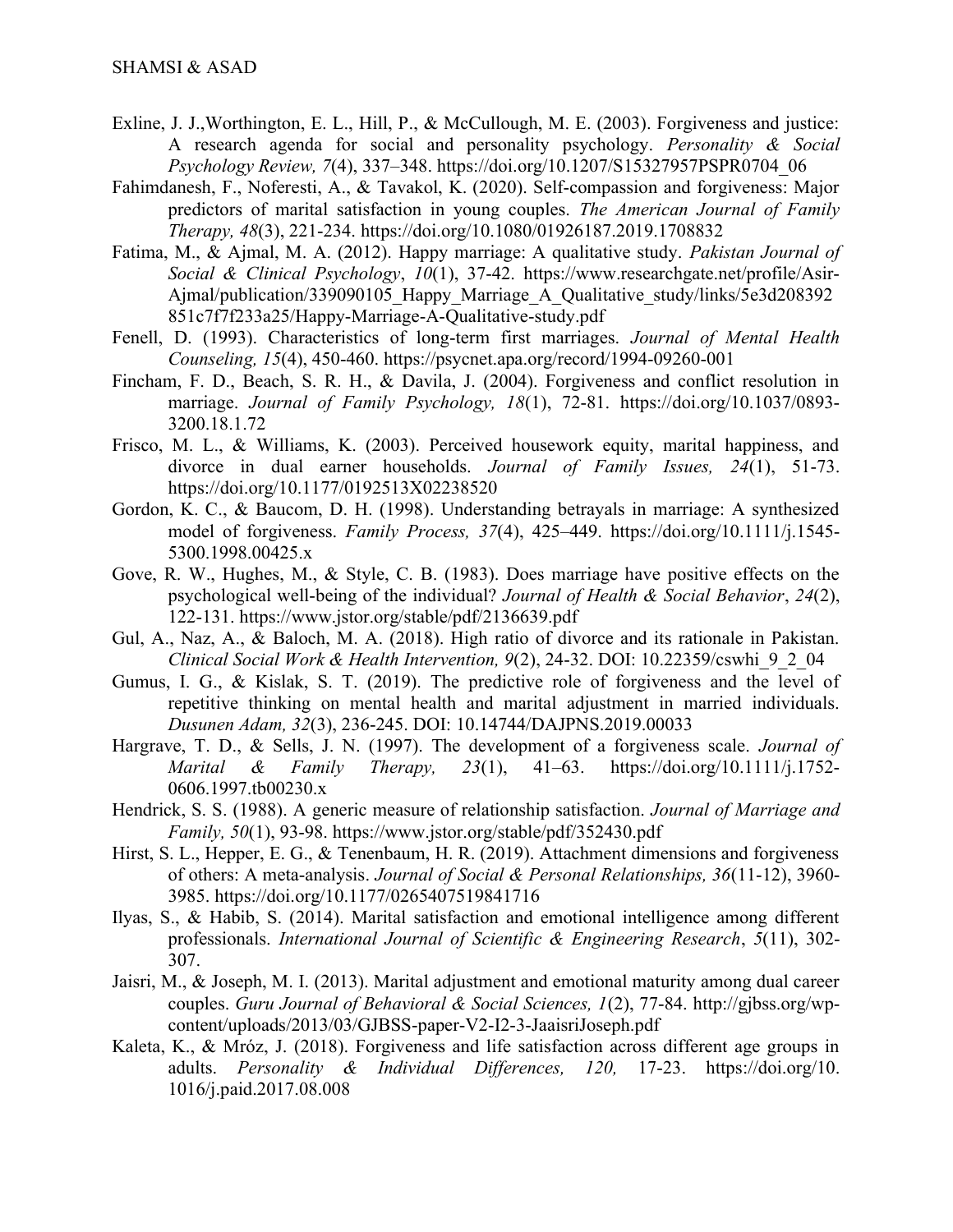- Kalkan, M., & Odacı, H. (2017). Endorsement of traditional male role norms and marital adjustment among Turkish men. Men & Masculinities, 20(2), 135-153. https://doi.org/10.1177/1097184X15625312
- Kapri, C., & Rani, N. (2014). Emotional maturity: Characteristics and levels. International Journal of Technological Exploration & Learning, 3(1), 359-361.
- Karney, B., & Bradbury, T. (1995). The longitudinal course of marital quality and stability: A review of theory, method, and research. Psychological Bulletin, 118(1), 3–34. https://psycnet.apa.org/buy/1995-36558-001
- Killewalda, A. (2016). Money, work, and marital stability: Assessing change in the gendered determinants of divorce. American Sociological Review, 81(4), 696-719. https://doi.org/10.1177/0003122416655340
- Langer, A., Lawrence, E., & Barry, R. A. (2008). Using a vulnerability–stress–adaptation framework to predict physical aggression trajectories in newlywed marriage. Journal of Consulting & Clinical Psychology, 76(5), 756-768. https://psycnet.apa.org/doiLanding ?doi=10.1037/a0013254
- Mirzadeh, M., & Fallahchai, R. (2012). The relationship between forgiveness and marital satisfaction. Journal of Life Science & Biomedcine, 2(6), 278-282. https://d1wqtxts1xzle7.cloudfront.net/60035450/J
- Markus, H. R., & Kitayama, S. (1991). Culture and the self: implications for cognition, emotion, and motivation. Psychological Review, 98(2), 224–253. https://doi.org/10.1037/0033- 295X.98.2.224
- Mauger, P. A., Perry, J. E., Freeman, T., Grove, D. C., McBride, A. G., & McKinney, K. E. (1992). The measurement of forgiveness: Preliminary research. *Journal of Psychology &* Christianity, 11(2), 170–180. https://psycnet.apa.org/record/1992-41508-001
- McCullough, M. E., & Witvliet, V. O. (2002). The psychology of forgiveness. In C. R. Snyder & S. J. Lopez (Eds.), Handbook of Positive Psychology (pp.446–458). London: Oxford University Press.
- McCullough, M. E., Worthington, E. L., & Rachal, K. C. (1997). Interpersonal forgiving in close relationships. *Journal of Personality & Social Psychology*, 73(2), 321–336. https://doi.org/10.1037/0022-3514.73.2.321
- McCullough, M. E., Rachal, K. C., Sandage, S. J., Worthington, E. L., Jr., Brown, S. W., & Hight, T. L. (1998). Interpersonal forgiving in close relationships II: Theoretical elaboration and measurement. Journal of Personality & Social Psychology, 75(6), 1586– 1603. https://doi.org/10.1037/0022-3514.75.6.1586
- Mishra, R. (2014). A study on assessment of association between emotional maturity and marital adjustment of dual earner couples. Indian Society of Genetics, Biotechnology Research  $\&$ Development, 6(4), 653-656.
- Murray, S., Holmes, J. G., & Griffin, D. W. (2015). The equilibrium model of relationship maintenance. Journal of Personality & Social Psychology, 108(1), 93-113. https://doi.org/10.1037/pspi0000004
- Nindyasari, Y., & Herawati, T. (2018). The relation of emotional maturity, family interaction and marital satisfaction of early age married couples. Journal of Family Sciences, 3(2), 16-29. https://doi.org/10.29244/jfs.3.2.16-29
- Olson, J. R., Marshall, J. P., Goddard, H. W., & Schramm, D. G. (2015). Shared religious beliefs, prayers, and forgiveness as predictors of marital satisfaction. Family Relations, 64(4), 519-533. https://doi.org/10.1111/fare.12129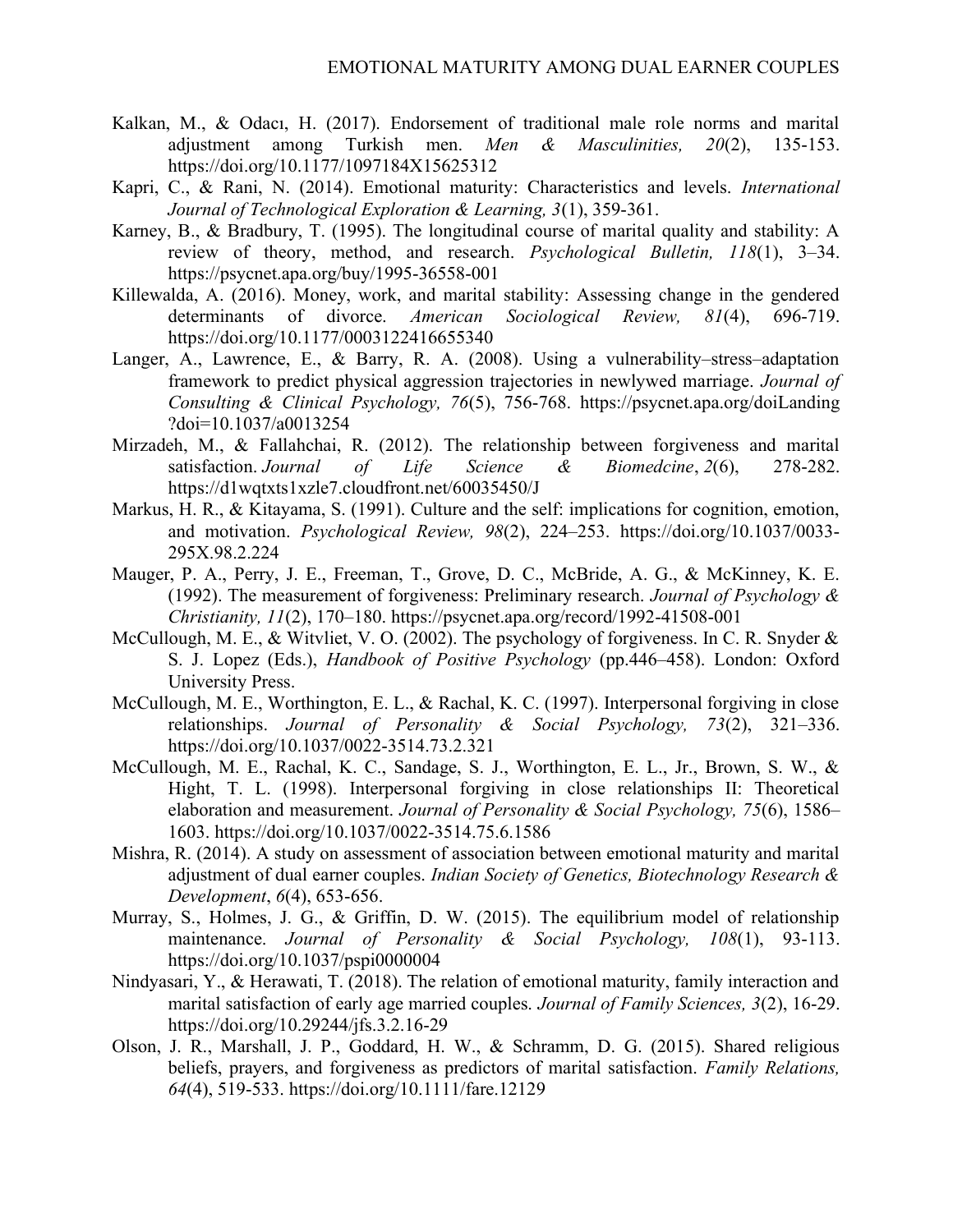- Pelluchi, S., Paleari, F. G., Regalia, C., & Fincham, F. D. (2014). Self-forgiveness in romantic relationships: 2. Impact on interpersonal forgiveness. Family Science, 6(1), 181-190. https://doi.org/10.1080/19424620.2015.1082048
- Rafaqi, M. Z. H., & Musheer, Z. (2019). Effect of emotional maturity on the study habit and academic achievement of secondary school students. Asia Pacific Journal of Multidisciplinary Research, 7(4), 7-12. https://d1wqtxts1xzle7.cloudfront.net /62445316/APJMR-2019-7.04.02.0220200322-56093-1o85q0y.pdf
- Rajeshwari, R. R., & Raj, J. M. (2015). Opening of new insights for the researchers: A descriptive study on emotional maturity. International Journal of Engineering & Management Research, 5(11), 1-12.
- Rani, R., Singh, L. N., & Jaiswal, A. K. (2017). Relationship between emotional maturity and marital adjustment among couples. Indian Journal of Health & Wellbeing, 8(9), 1020- 1023.
- Sadiq, R., & Ali, Z. A. (2014). Dual responsibility: A contributing factor to psychological illbeing in married working women. Academic Research International, 5(2), 300-308. https://d1wqtxts1xzle7.cloudfront.net/37530308/20145.2-33.pdf
- Salovey, P., & Mayer, J. D. (1990). Emotional intelligence. *Imagination*, *Cognition*, & Personality, 9(3), 185-211. https://doi.org/10.2190/DUGG-P24E-52WK-6CDG
- Sekaran, U. (1986). Dual-career families. San Francisco: Jossey-Bass.
- Singh, Y., & Bhargava, M. (1990). Manual for Emotional Maturity Scale (EMS). Agra, India: National Psychological Corporation.
- Singh, H., & Sharma, U. (2018). Effect of forgiveness on psychological well-being. Indian Journal of Positive Psychology, 9(2), 258-262.
- Shockley, K. M., & Allen, T. D. (2018). It's not what I expected: The association between dualearner couples' met expectations for the division of paid and family labor and well-being. Journal of Vocational Behavior, 104, 240-260. https://doi.org/10.1016/j.jvb.2017.11.009
- Stallman, H. M., & Ohan, J. L. (2016). Parenting style, parental adjustment, and co-parental conflict: Differential predictors of child psychosocial adjustment following divorce. Behaviour Change, 33(2), 112–126. https://doi.org/10.1017/bec.2016.7
- Subkoviak, M. J., Enright, R. D., Wu, C. R., Gassin, E. A., Freedman, S., Olson, L. M., & Sarinopoulos, I. (1995). Measuring interpersonal forgiveness in late adolescence and middle adulthood. Journal of Adolescence, 18(6), 641-655. https://doi.org/ 10.1006/jado. 1995.1045
- Sun, X., McHale, S. M., Crouter, A. C., & Jones, D. E. (2017). Longitudinal links between work experiences and marital satisfaction in African American dual-earner couples. Journal of Family Psychology, 31(8), 1029–1039. https://doi.org/10.1037/fam0000381
- Thompson, L., Snyder, C. R., Hoffman, L., Michael, S. T., Rassmussen, H. T., Billings, L. S., & Roberts, T. E. (2005). Dispositional forgiveness of self, others, and situations. Journal of Personality, 73(2), 313-360. https://doi.org/10.1111/j.1467-6494.2005.00311.x
- Waheed, I., Rasheed, K. & Kausar, R. (2015). Development of emotional maturity scale (unpublished master's thesis). Institute of Applied Psychology, University of the Punjab, Lahore.
- Worthington, E. L., Jr. (2013). Moving forward: Six steps to forgiving yourself and breaking free from the past. Colorado Springs, CO: Waterbrook Press.
- Worthington, E. L., Witvliet, C. V. O., Pietrini, P., & Miller, A. J. (2007). Forgiveness, health, and well-being: A review of evidence for emotional versus decisional forgiveness,